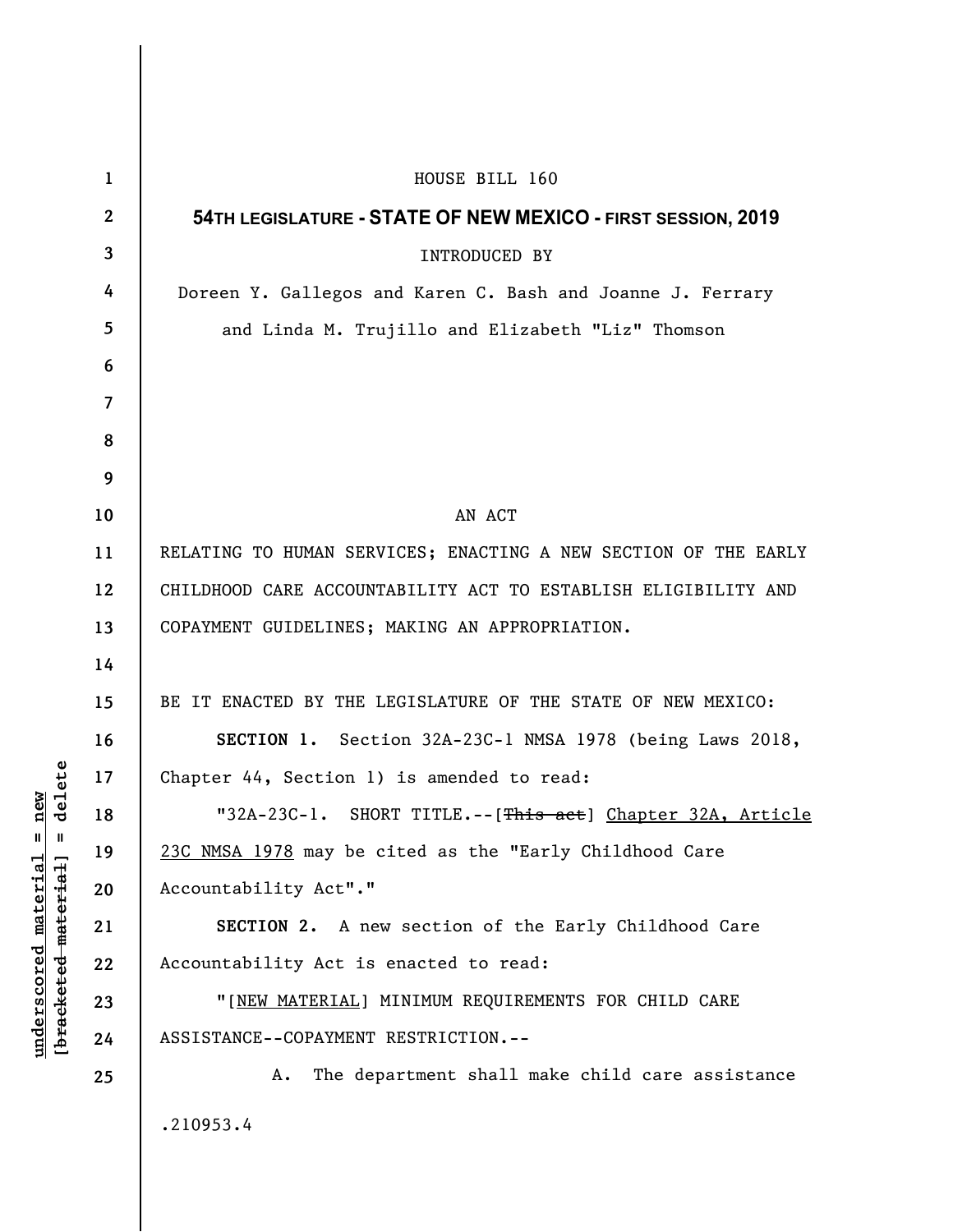available to any eligible family that initially applies for child care assistance and whose monthly gross household income does not exceed two hundred percent of the current federal poverty level.

**5 6 7 8 9 10**  B. The department shall make child care assistance available to any eligible family that applies for recertification of child care assistance and whose monthly gross household income is greater than two hundred percent of the current federal poverty level but less than three hundred percent of the current federal poverty level.

C. The department shall not require an eligible family that has a gross household income that does not exceed one hundred percent of the current federal poverty level to pay any cost-sharing to receive child care assistance.

D. The secretary of the state agency that receives federal child care assistance development block grant funds shall adopt and promulgate rules that establish cost-sharing guidelines for eligible families enrolled in child care assistance; provided that for eligible families that have a:

(1) monthly gross household income that is greater than two hundred percent of the current federal poverty level, the cost-sharing payment shall not exceed fourteen percent of the family's monthly gross household income; and

 $- 2 -$ 

(2) monthly gross household income that exceeds one hundred percent of the current federal poverty

.210953.4

 $\frac{1}{2}$  of  $\frac{1}{2}$  and  $\frac{1}{2}$  and  $\frac{1}{2}$  and  $\frac{1}{2}$  and  $\frac{1}{2}$  and  $\frac{1}{2}$  and  $\frac{1}{2}$  and  $\frac{1}{2}$  and  $\frac{1}{2}$  and  $\frac{1}{2}$  and  $\frac{1}{2}$  and  $\frac{1}{2}$  and  $\frac{1}{2}$  and  $\frac{1}{2}$  and  $\frac{1}{2}$  an **[bracketed material] = delete**  $underscored material = new$ **underscored material = new**

**1** 

**2** 

**3** 

**4** 

**11** 

**12** 

**13** 

**14** 

**15** 

**16** 

**17** 

**18** 

**19** 

**20** 

**21** 

**22** 

**23** 

**24** 

**25**